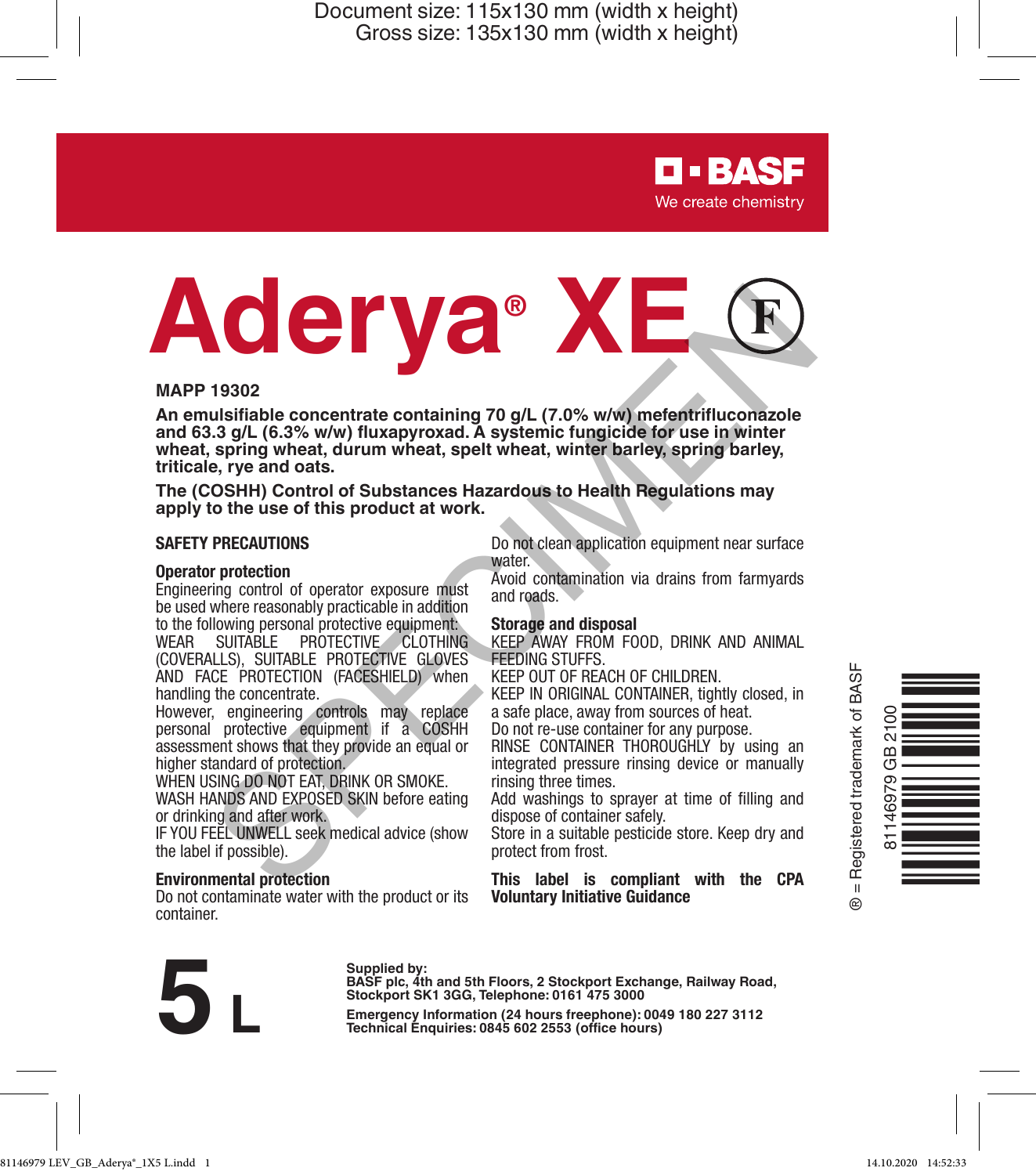# **Aderya® XE An emulsifiable concentrate containing 70 g/L (7.0% w/w) mefentrifluconazole and 63.3 g/L (6.3% w/w) fluxapyroxad. Danger Causes skin irritation. May cause an allergic skin reaction. Causes serious eye damage. Harmful if inhaled. May cause respiratory irritation. May cause harm to breast-fed children. Toxic to aquatic life with long lasting effects.** Wear protective gloves/clothing/eye protection. Use only outdoors or in a well-ventilated area. IF IN EYES: Rinse cautiously with water for several minutes. Remove contact lenses, if present and easy to do. Continue rinsing. Immediately call a POISON CENTRE or doctor/ physician. Store in a well-ventilated place. Keep container tightly closed. Dispose of contents/container to a licensed hazardous-waste disposal contractor or collection site except for empty clean containers which can be disposed of as non-hazardous waste. Contains a solution of a methacrylate-based polymer. May produce an allergic reaction. **To avoid risks to human health and the environment, comply with the instructions for use.** Finaled.<br>
See heart to breast-fed children.<br>
see respiratory irritation.<br>
aquatic life with long lasting effects.<br>
active gloves/clothing/eye protection.<br>
continues: Remove contact lenses, if present<br>
contaction conclusion

# **IMPORTANT INFORMATION**

**FOR USE ONLY AS AN AGRICULTURAL FUNGICIDE, as directed below:**

| <b>Crops</b>                                                                                                             | Maximum individual dose | Maximum number of<br>applications | Latest time of application                                         |
|--------------------------------------------------------------------------------------------------------------------------|-------------------------|-----------------------------------|--------------------------------------------------------------------|
| Winter wheat, spring<br>wheat, durum wheat.<br>spelt wheat, winter barley.<br>spring barley, triticale, rye<br>and oats. | 1.5 litres product/ha   | 2 per crop                        | Up to and including<br>flowering anthesis just<br>complete (GS 69) |

### **Other specific Restrictions**

Do not apply by hand-held equipment.

Application must not be made before beginning of stem elongation (GS 30). A minimum interval of 14 days must be observed between applications.

**READ THE LABEL BEFORE USE. USING THIS PRODUCT IN A MANNER THAT IS INCONSISTENT WITH THE LABEL MAY BE AN OFFENCE. FOLLOW THE CODE OF PRACTICE FOR USING PLANT PROTECTION PRODUCTS.**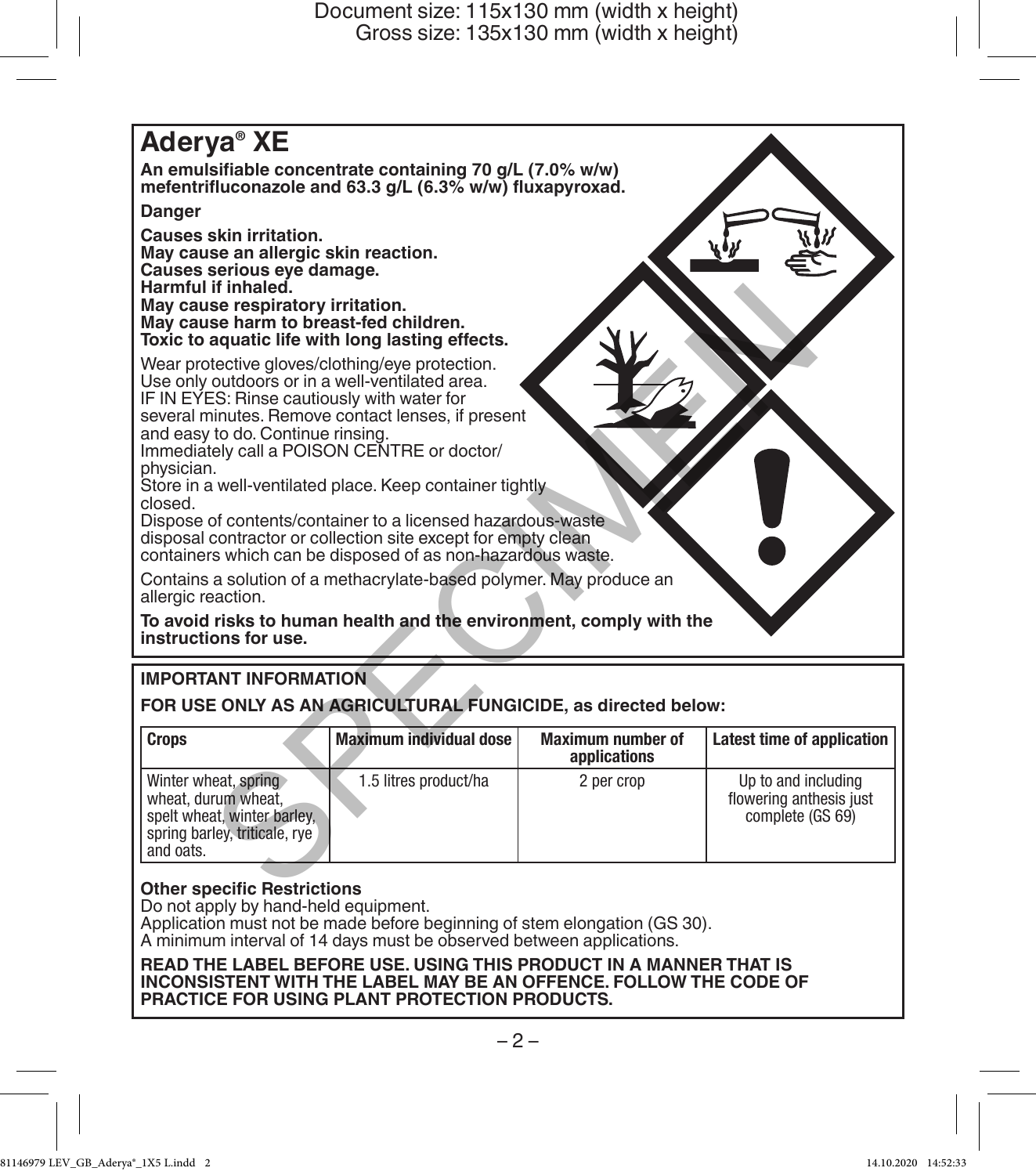# **DIRECTIONS FOR USE**

IMPORTANT: This information is approved as part of the Product Label. All instructions within this section must be read carefully in order to obtain safe and successful use of this product.

Aderya XE is a systemic fungicide with protectant and curative properties for disease control in winter wheat, spring wheat, durum wheat, spelt wheat, winter barley, spring barley, triticale, rye and oats.

### **Restrictions/Warnings**

### **Disease control**

| Daricy, triticale, i ye ariu Uats.                                                                                                                                                                                                      |           |               |              |              |               |               |         |                  |             |  |  |
|-----------------------------------------------------------------------------------------------------------------------------------------------------------------------------------------------------------------------------------------|-----------|---------------|--------------|--------------|---------------|---------------|---------|------------------|-------------|--|--|
| <b>Restrictions/Warnings</b>                                                                                                                                                                                                            |           |               |              |              |               |               |         |                  |             |  |  |
| When applied to barley intended for malting, refer to the latest timing restrictions for<br>mefentrifluconazole and fluxapyroxad given by the British Beer and Pub Association.                                                         |           |               |              |              |               |               |         |                  |             |  |  |
| You must not apply, more than two foliar applications of products containing complex II<br>inhibitors (SDHIs) to any cereal crop.                                                                                                       |           |               |              |              |               |               |         |                  |             |  |  |
| After spraying, wash out sprayer thoroughly according to manufacturer's guideline<br>and dispose of washings and clean containers according to DEFRA Code of Practice<br>and local authority quidelines.                                |           |               |              |              |               |               |         |                  |             |  |  |
| <b>Disease control</b>                                                                                                                                                                                                                  |           |               |              |              |               |               |         |                  |             |  |  |
| Aderya XE is a systemic fungicide with protectant and curative properties for disease<br>control in winter wheat, spring wheat, durum wheat, spelt wheat, winter barley, spring<br>barley, triticale, rye and oats as summarised below: |           |               |              |              |               |               |         |                  |             |  |  |
|                                                                                                                                                                                                                                         | Winter    | <b>Spring</b> | <b>Durum</b> | <b>Spelt</b> | Winter        | Spring        | Rye     | <b>Triticale</b> | <b>Oats</b> |  |  |
|                                                                                                                                                                                                                                         | Wheat     | Wheat         | Wheat        | Wheat        | <b>Barley</b> | <b>Barley</b> |         |                  |             |  |  |
| Septoria tritici<br>Yellow rust                                                                                                                                                                                                         | C<br>C    | C<br>C        | C<br>C       | C.<br>C      | C             | C             | C.<br>C | C.<br>C          |             |  |  |
| Brown rust                                                                                                                                                                                                                              | C         | C             | C            | C            | C             | C             | C       | C.               |             |  |  |
| Tan spot                                                                                                                                                                                                                                | R         | R             | R            | R            |               |               | R       |                  |             |  |  |
| Powdery mildew                                                                                                                                                                                                                          | <b>MC</b> | <b>MC</b>     | <b>MC</b>    | <b>MC</b>    |               |               |         | <b>MC</b>        | <b>MC</b>   |  |  |
| Net blotch                                                                                                                                                                                                                              |           |               |              |              | C             | C             |         |                  |             |  |  |
| Rhvnchosporium                                                                                                                                                                                                                          |           |               |              |              | C             | C             | C       |                  |             |  |  |
| Ramularia                                                                                                                                                                                                                               |           |               |              |              | C             | C             |         |                  |             |  |  |

 $C =$  Control

MC = Moderate Control

 $R = \text{Reduction}$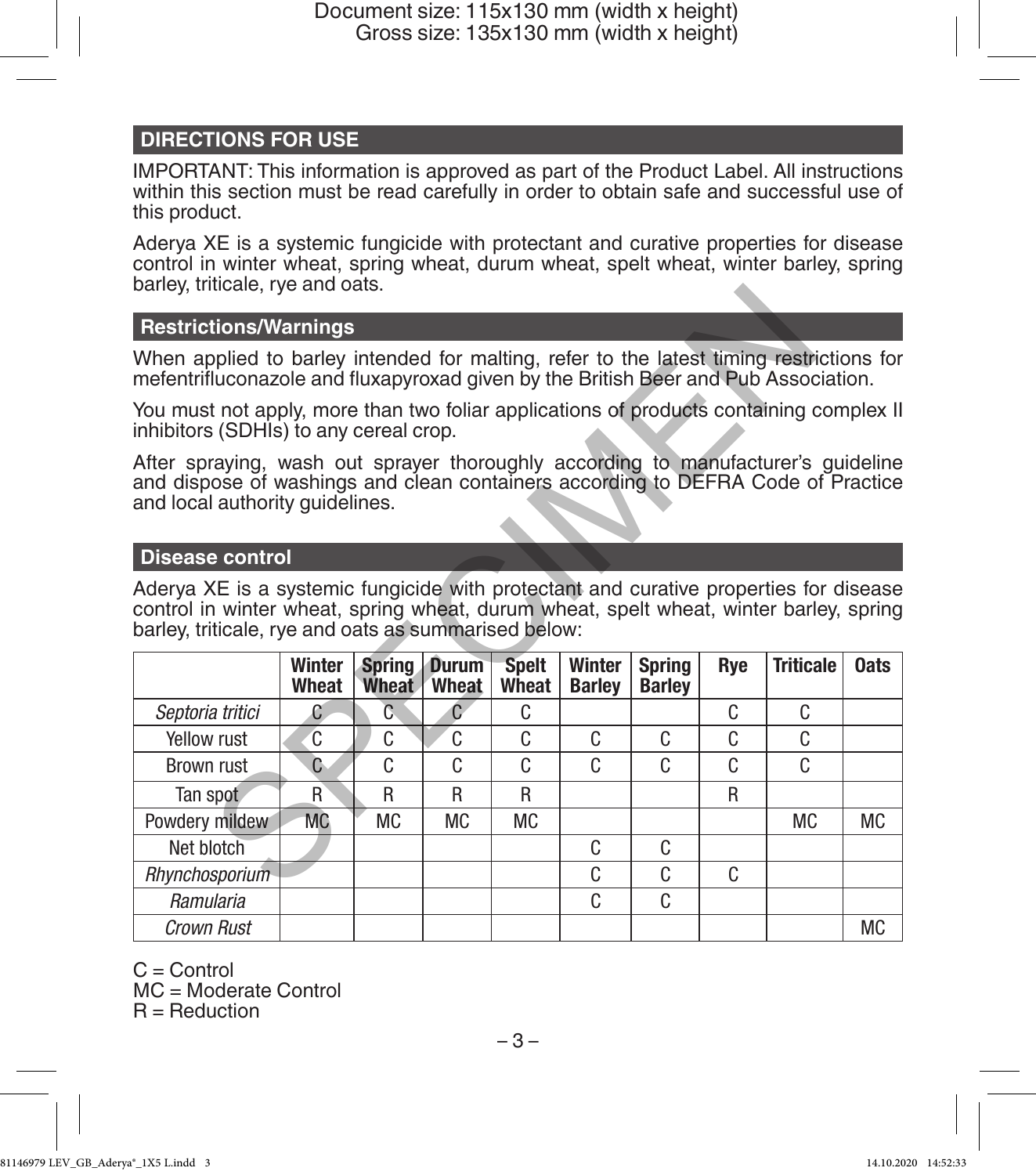# **Resistance Management**

Aderya XE should be used in accordance with the instructions for use for the target diseases at the specific growth stages indicated.

Use Aderya XE as part of an Integrated Crop Management (ICM) strategy incorporating other methods of control, including where appropriate other fungicides with a different mode of action.

Aderya XE should be used preventatively and should not be relied upon for its curative potential.

There is a significant risk of widespread resistance occurring in *Septoria tritici* populations in the UK. Failure to follow resistance management action may result in reduced levels of disease control.

There is a significant risk of widespread resistance occurring in *Ramularia collocygni* populations to a number of different modes of action. Repeated use of products containing the same mode of action are unlikely to provide effective control of this disease. For further information on the resistance status of *Ramularia* contact your agronomist or specialist advisor and visit the FRAG-UK website. KE should be used preventatively and should not be relied upon for it<br>
is a significant risk of widespread resistance occurring in *Sept*<br>
is a significant risk of widespread resistance cocurring in *Sept*<br>
levels of disea

Aderya XE contains mefentrifluconazole, a DMI fungicide. Resistance to some DMI fungicides has been identified in *Septoria* leaf blotch (*Mycosphaerella graminicola*) which may seriously affect the performance of some products. For further advice on resistance management in DMIs contact your agronomist or specialist advisor and visit the FRAG-UK website

# **Crop Specific Information**

# **Crops**

Aderya XE is a systemic fungicide with protectant and curative properties for disease control in winter wheat, spring wheat, durum wheat, spelt wheat, winter barley, spring barley, triticale, rye and oats.

# **Time of Application**

Apply Aderya XE as a protectant treatment. A maximum of two applications can be made up to and including flowering anthesis just complete (GS 69) in wheat, barley, triticale, rye and oats. If first application is before flag leaf sheaf opening (GS 49) a minimum interval of 14 days must be observed between applications. If first application is made after flag leaf sheaf opening (GS 49) a minimum interval of 21 days must be observed between applications.

# **Rate of Application**

Apply 1.5 litres Aderya XE in a water volume of 100-300 litres of water per hectare.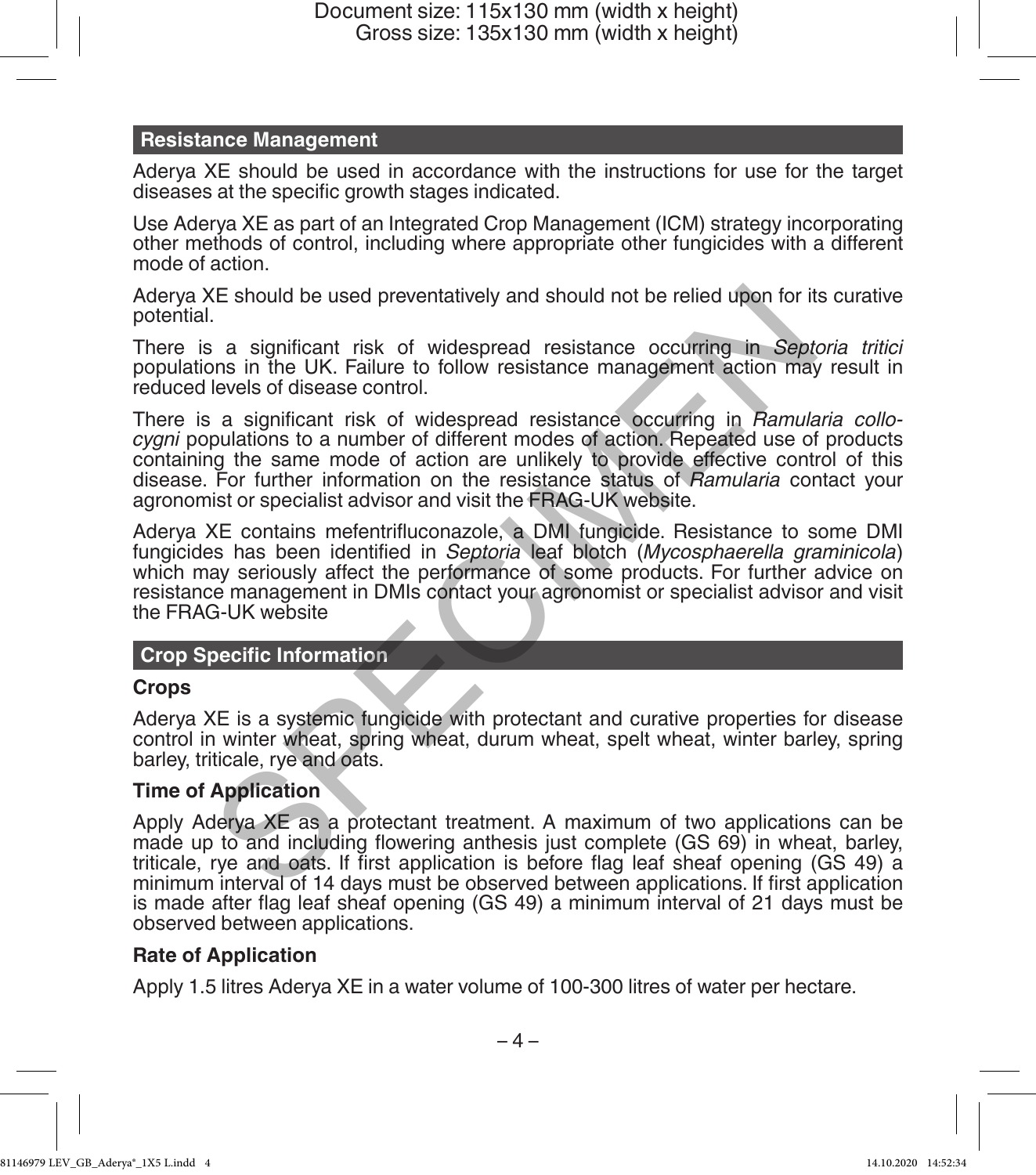# **Mixing and Application**

### **Mixing**

Apply as a MEDIUM spray, as defined by BCPC.

Half fill the spray tank with clean water and start the agitation. SHAKE THE CONTAINER WELL before use and pour in the required amount of product. Rinse any empty containers thoroughly and add rinsings to the spray tank. Add the remainder of the water and continue agitation until spraying is completed.

When tank mixes are to be used, each product should be added separately to the spray tank, taking due note of any instructions given as to the order of mixing.

All tank mixes should be used immediately after mixing.

### **Compatibility**

For details of compatibilities please contact your distributor, local BASF representative or the BASF Technical Services Hotline: 0845 602 2553. Alternatively, visit our website www.agricentre.basf.co.uk.

### **The following does not form part of the authorised label text.**

With many products there is a general risk of resistance developing to the active ingredients. For this reason a change in activity cannot be ruled out. It is generally impossible to predict with certainty how resistance may develop because there are so many crop and use connected ways of influencing this. We therefore have to exclude liability for damage or loss attributable to any such resistance that may develop. To help minimise any loss in activity the BASF recommended rate should in all events be adhered to.

Numerous, particularly regional or regionally attributable, factors can influence the activity of the product. Examples include weather and soil conditions, crop plant varieties, crop rotation, treatment times, application amounts, admixture with other products, appearance of organisms resistant to active ingredients and spraying techniques. Under particular conditions a change in activity or damage to plants cannot be ruled out. The manufacturer or supplier is therefore unable to accept any liability in such circumstances. All goods supplied by us are of high grade and we believe them to be suitable, but as we cannot exercise control over their mixing or use or the weather conditions during and after application, which may affect the performance of the material, all conditions and warranties, statutory or otherwise, as to the quality or fitness for any purpose of our goods are excluded and no responsibility will be accepted by us for any damage or injury whatsoever arising from their storage, handling, application or use; but nothing should be deemed to exclude or restrict any liability upon us which cannot be excluded or restricted under the provisions of the Unfair Contract Terms Act 1977 or any similar applicable law. is intoroughly and add missings to the spray tank. Aad the remainder of<br>since agitation until spraying is completed.<br>
Ink mixes are to be used, each product should be added separately to<br>
ing due note of any instructions g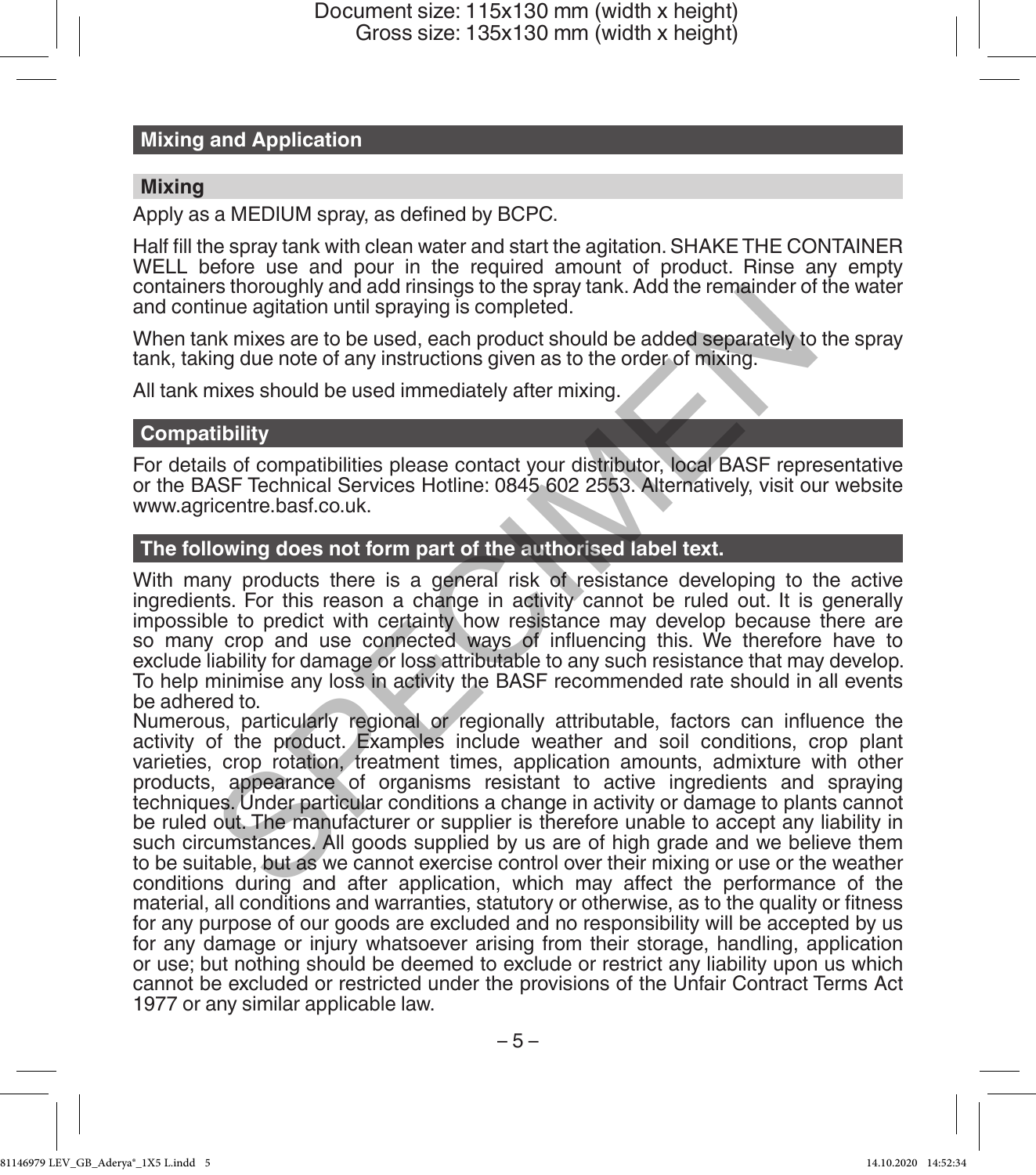# **Section 6 of the Health and Safety at Work Act**

# **Additional Product Safety Information**

The product label provides information on a specific pesticidal use of the product; do not use otherwise, unless you have assessed any potential hazard involved, the safety measures required and that the particular use has "off-label" approval or is otherwise permitted under the Plant Protection Product Regulations (EC) No 1107/2009.

The information on this label is based on the best available information including data from test results.

# **Safety Data Sheet**

To access the Safety Data Sheet for this product scan the QR code or use the weblink below:



agricentre.basf.co.uk/Aderya-XE/MSDS Alternatively, contact your supplier.